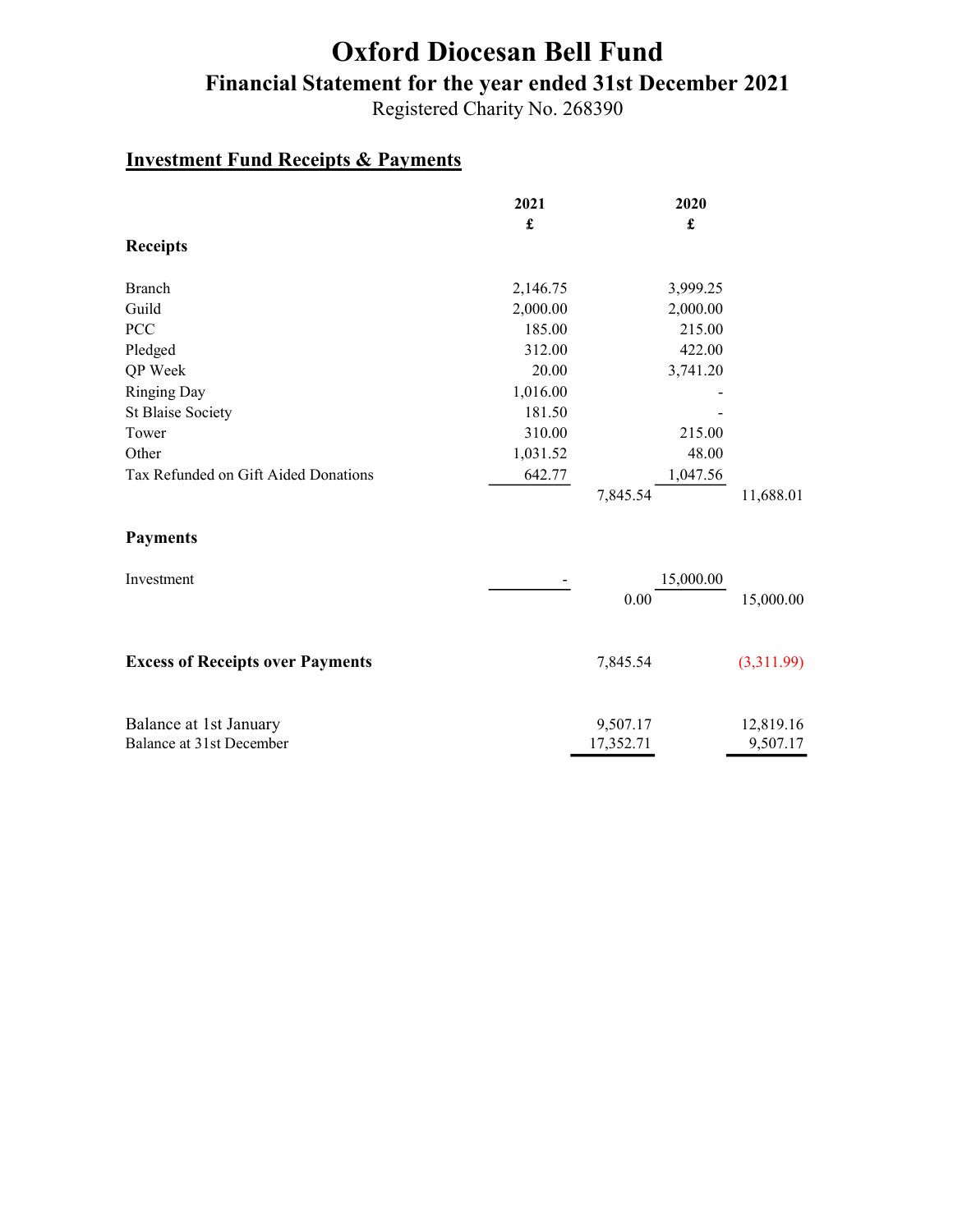# Oxford Diocesan Bell Fund Financial Statement for the year ended 31st December 2021

Registered Charity No. 268390

#### Grant Fund Receipts & Payments

|                                                                                            | 2021<br>$\mathbf f$          |                         | 2020<br>$\pmb{\mathfrak{L}}$     |                         |
|--------------------------------------------------------------------------------------------|------------------------------|-------------------------|----------------------------------|-------------------------|
| <b>Receipts</b>                                                                            |                              |                         |                                  |                         |
| Income from Investment<br><b>CCLA</b> Interest<br>Transfer from ODG Restoration Fund       | 23,548.27<br>62.40           |                         | 23,284.79<br>490.96<br>14,721.54 |                         |
| Peal Fees                                                                                  | 78.75                        | 23,689.42               | 74.50                            | 38,571.79               |
| <b>Payments</b>                                                                            |                              |                         |                                  |                         |
| Grants<br>Audit Fee<br><b>Administration Costs</b>                                         | 43,828.00<br>100.00          |                         | 18,150.00<br>80.00               |                         |
|                                                                                            |                              | 43,928.00               |                                  | 18,230.00               |
| <b>Excess of Receipts over Payments</b>                                                    |                              | (20, 238.58)            |                                  | 20,341.79               |
| Balance at 1st January<br>Balance at 31st December                                         |                              | 111,138.09<br>90,899.51 |                                  | 90,796.30<br>111,138.09 |
| <b>Longworth Fund Receipts &amp; Payments</b>                                              |                              |                         |                                  |                         |
| <b>Receipts</b>                                                                            | 2021<br>$\pmb{\mathfrak{L}}$ |                         | 2020<br>$\pmb{\mathfrak{L}}$     |                         |
|                                                                                            |                              |                         |                                  |                         |
| Donations<br>Tax Refunded on Gift Aided Donations<br>Transferred from ODG Restoration Fund | 1,795.00<br>259.00           | 2,054.00                | 14,585.57                        | 14,585.57               |
| <b>Payments</b>                                                                            |                              |                         |                                  |                         |
|                                                                                            |                              | $0.00\,$                |                                  | $0.00\,$                |
| <b>Excess of Receipts over Payments</b>                                                    |                              | 2,054.00                |                                  | 14,585.57               |
| Balance at 1st January<br>Balance at 31st December                                         |                              | 14,585.57<br>16,639.57  |                                  | 0.00<br>14,585.57       |